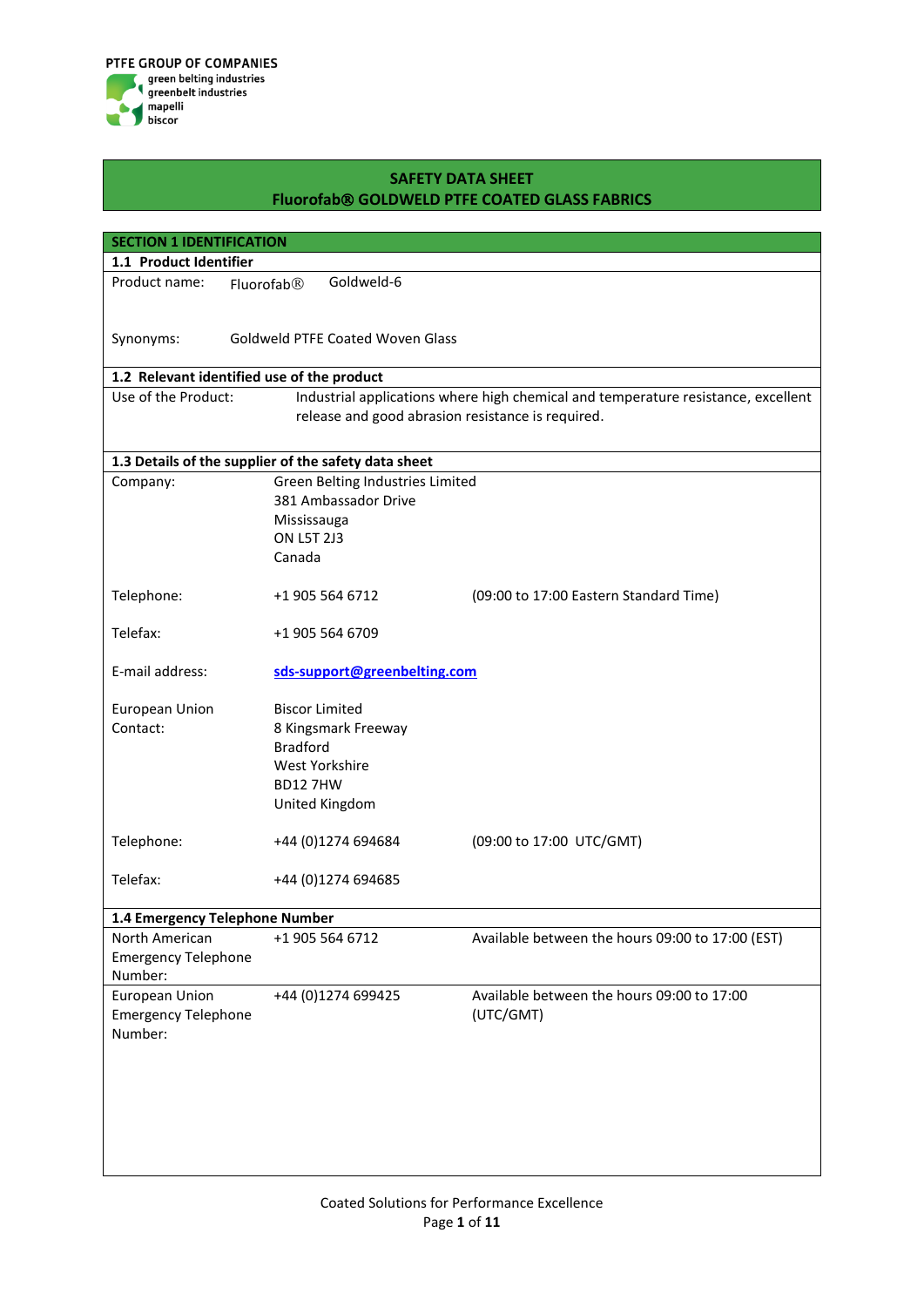

| <b>SECTION 2 HAZARD IDENTIFICATION</b> |                                                                                   |  |  |  |
|----------------------------------------|-----------------------------------------------------------------------------------|--|--|--|
| 2.1 Classification of the Product      |                                                                                   |  |  |  |
| European                               | Not a classified substance or mixture according to Regulation (EC) No. 1272/2008. |  |  |  |
| Communities (EC):                      | Not classified as dangerous according to Directive 67/548/EEC.                    |  |  |  |
| USA:                                   | Not a hazardous material as defined by 29 CFR1910.1200, OSHA Hazard               |  |  |  |
|                                        | Communication Standard.                                                           |  |  |  |
| Canada:                                | Not a controlled product under WHMIS.                                             |  |  |  |
| 2.2. Label elements                    |                                                                                   |  |  |  |
| Symbol:                                | None                                                                              |  |  |  |
| Signal Word:                           | N/A                                                                               |  |  |  |
| O                                      | N/A                                                                               |  |  |  |
| <b>Precautionary Statement:</b>        | P261 – Avoid breathing any fume or dust that may be generated                     |  |  |  |
|                                        | P264 - Wash hands thoroughly after handling.                                      |  |  |  |

#### **2.3. Other hazards**

Use of this product is not normally considered hazardous, however material dust caused by cutting, sawing or sanding may cause eye or skin irritation. Processing at temperatures higher than 300 $^{\circ}$ C can cause the evolution of particulate matter which can cause "polymer fume fever" which is a temporary condition that can cause flu-like symptoms and eye and respiratory irritation. The smoking of tobacco contaminated with PTFE can cause this condition. Processing at temperatures higher than 400°C will result in thermal decomposition of fluorinated thermoplastics and may release carbonyl fluoride which hydrolyses to hydrogen fluoride and carbon dioxide by reacting with moisture in the air. Thermal decomposition products may also include carbon monoxide and oxides of potassium. In all cases avoid exposure, move the individual to fresh air and consult a physician if severe.

#### **SECTION 3 COMPOSITION/INFORMATION ON INGREDIENTS**

**Chemical Nature of the Mixture:** Goldweld PTFE coated woven glass fabric

**3.1 Substances**

Not Applicable

#### **3.2 Mixtures**

| <b>Ingredient Name</b>            | <b>CAS Number</b> | % by Weight | <b>Exposure Limits</b>                                            | Symbol | <b>Risk Phrases</b> |
|-----------------------------------|-------------------|-------------|-------------------------------------------------------------------|--------|---------------------|
| Polytetrafluoroethylene           | 9002-84-0         | $5 - 69$    | N/A                                                               | None   | None                |
| Glass Fibre<br>(fiberglass cloth) | 65997-17-3        | $31 - 95$   | OSHA PEL $-5$ mg/m <sup>3</sup><br>ACGIH TLV - 5mg/m <sup>3</sup> | None   | None                |
| Proprietary Additive A            | Proprietary       | $1 - 2$     | N/A                                                               | None   | None                |
| Proprietary Additive B            | Proprietary       | $0.1 - 0.5$ | OSHA PEL $-5$ mg/m <sup>3</sup><br>ACGIH TLV - 5mg/m <sup>3</sup> | None   | None                |

The above product(s) are defined under the European Union's REACH (Registration, Evaluation, Authorization and Restriction of Chemicals) regulation as articles, and as such are exempt from the material safety data sheet provisions of 29 CFR 1910.1200(G) .

None of the product components are intentionally released during their use when used as intended and in accordance with recommended specifications and parameters.

This product is REACH compliant and does not contain REACH SVHCs (Substances of Very High Concern) materials and is considered non-hazardous when used as intended and in accordance with recommended specifications and parameters.

For full text of the R-phrases mentioned in this Section, see Section 16.

For full text of the H-statements mentioned in this Section, see Section 16.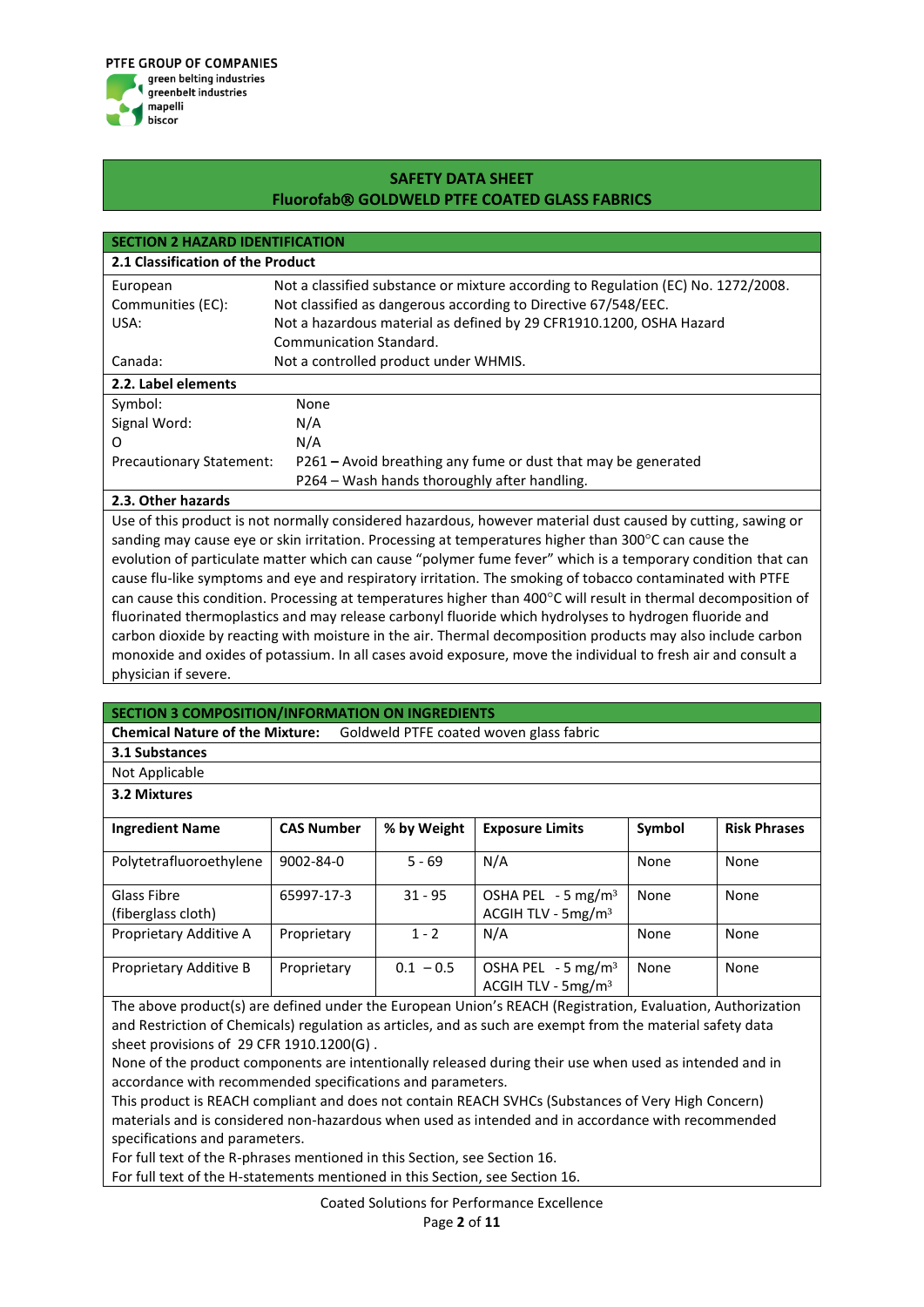

| <b>SECTION 4 FIRST AID MEASURES</b>   |                                                                                                                                                                                                                                                                                                                                                                                                    |
|---------------------------------------|----------------------------------------------------------------------------------------------------------------------------------------------------------------------------------------------------------------------------------------------------------------------------------------------------------------------------------------------------------------------------------------------------|
| 4.1 Description of First Aid Measures |                                                                                                                                                                                                                                                                                                                                                                                                    |
|                                       |                                                                                                                                                                                                                                                                                                                                                                                                    |
| <b>General Advice:</b>                | Never give anything by mouth to an unconscious person. When symptoms persist or in<br>all cases of doubt seek medical advice.                                                                                                                                                                                                                                                                      |
| Inhalation:                           | N/A for material as supplied at room temperature and used as intended and in<br>accordance with recommended specifications and parameters. Processing at high<br>temperature may generate fumes which can cause "polymer fume fever" leading to flu-<br>like symptoms. Remove to fresh air and consult a physician if severe.                                                                      |
| <b>Skin Contact:</b>                  | Not normally considered hazardous, however material dust caused by cutting, sawing or<br>sanding may cause skin irritation. Wash with plenty of soap and water. If irritation<br>persists get medical attention.                                                                                                                                                                                   |
| Eye Contact:                          | Material dust caused by cutting, sawing or sanding may cause eye irritation. Wash with<br>plenty of soap and water. If irritation persists get medical attention.                                                                                                                                                                                                                                  |
| Ingestion:                            | If swallowed get medical advice. Do not induce vomiting unless instructed to do so by<br>medical personnel.                                                                                                                                                                                                                                                                                        |
|                                       | 4.2 Most important symptoms and effects, both acute and delayed                                                                                                                                                                                                                                                                                                                                    |
| Symptoms:                             | Local irritation.                                                                                                                                                                                                                                                                                                                                                                                  |
|                                       | The thermal decomposition vapours of fluorinated polymers may cause polymer fume<br>fever with flu-like symptoms in humans, especially when smoking contaminated<br>tobacco. Symptoms may be delayed. Repeated episodes of polymer fume fever may<br>result in persistent lung effects. Inhalation of decomposition products from overheating<br>may cause lung irritation or shortness of breath. |
|                                       | 4.3 Indication of any immediate medical attention and special treatment needed                                                                                                                                                                                                                                                                                                                     |
| Treatment:                            | Treat symptomatically.                                                                                                                                                                                                                                                                                                                                                                             |

| <b>SECTION 5 FIRE FIGHTING MEASURES</b>      |                                                                    |  |  |  |
|----------------------------------------------|--------------------------------------------------------------------|--|--|--|
| 5.1 Extinguishing Media                      |                                                                    |  |  |  |
| Suitable extinguishing media:                | Water spray, Carbon dioxide (CO2), Foam, Dry Chemical              |  |  |  |
|                                              |                                                                    |  |  |  |
| 5.2 Special hazards arising from the product |                                                                    |  |  |  |
| Specific hazards during fire-                | Hazardous thermal decomposition products.                          |  |  |  |
| fighting:                                    | Hydrogen fluoride, fluorinated compounds, carbon oxides,           |  |  |  |
|                                              | perfluoroisobutylene, tetrafluoroethylene, hexafluoropropylene and |  |  |  |
|                                              | trifluoromethane and oxides of potassium.                          |  |  |  |
|                                              | Exposure to decomposition products can be a hazard to health.      |  |  |  |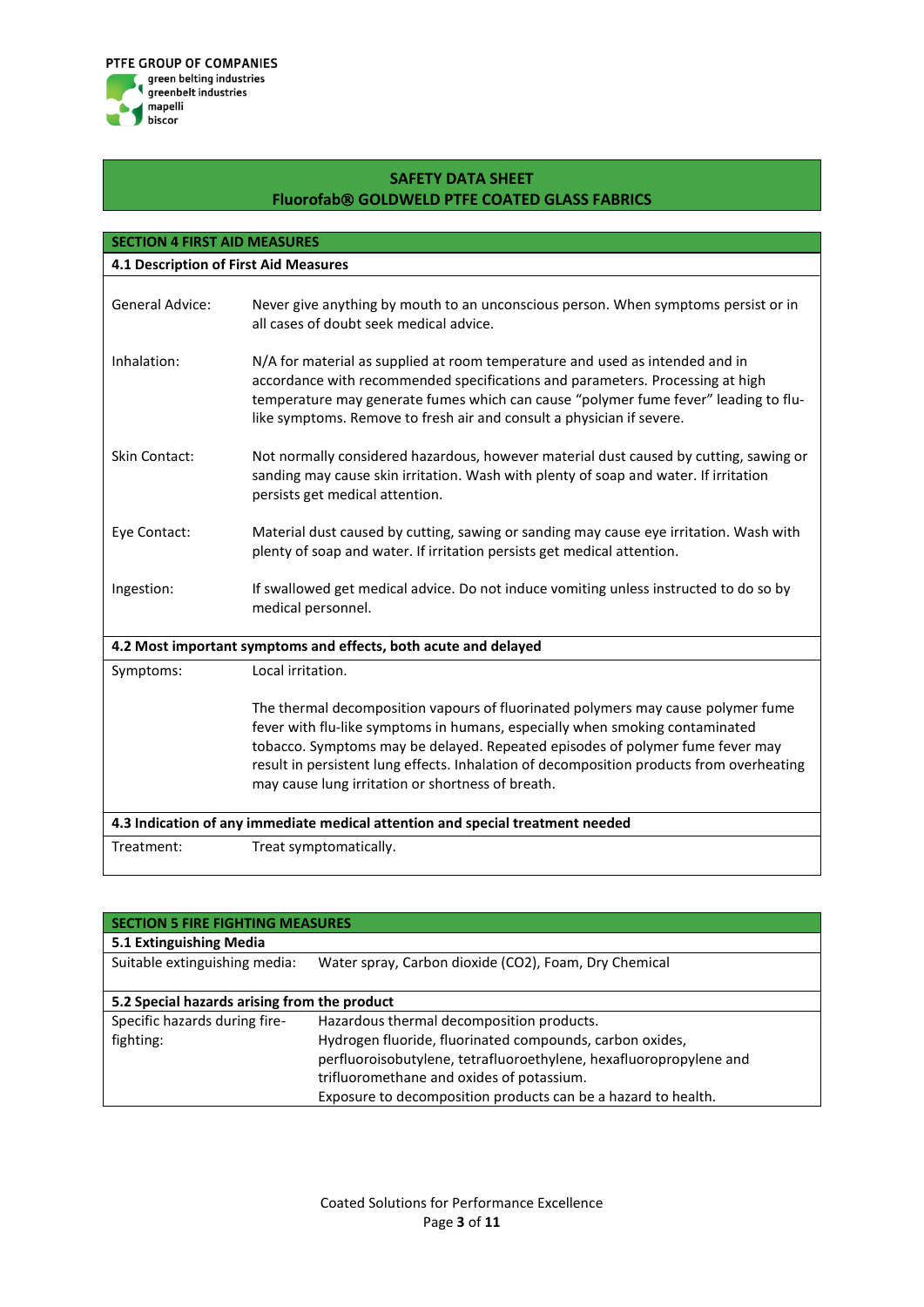

| <b>SECTION 5 FIRE FIGHTING MEASURES</b>           |                                                                                                                                                                                  |  |  |  |
|---------------------------------------------------|----------------------------------------------------------------------------------------------------------------------------------------------------------------------------------|--|--|--|
| 5.3 Advice for firefighters                       |                                                                                                                                                                                  |  |  |  |
| Special protective equipment<br>for firefighters: | Wear self-contained breathing apparatus and protective suit. Wear neoprene<br>gloves during cleaning up work after a fire.                                                       |  |  |  |
| Further information:                              | Protect from hydrogen fluoride fumes which react with water to form<br>hydrofluoric acid.<br>Observe local regulations when contaminated water and burning waste are<br>removed. |  |  |  |

| SECTION 6 ACCIDENTAL RELEASE MEASURES                                         |                                                                                                             |  |  |  |
|-------------------------------------------------------------------------------|-------------------------------------------------------------------------------------------------------------|--|--|--|
| 6.1 Personal precautions, protective equipment, and emergency procedures      |                                                                                                             |  |  |  |
| Personal precautions:                                                         | For solid product none required.                                                                            |  |  |  |
|                                                                               | For dusts and fibres generated during fabrication use protective equipment to                               |  |  |  |
|                                                                               | prevent the contamination of skin, eyes, and clothing.                                                      |  |  |  |
| <b>6.2 Environmental Precautions</b>                                          |                                                                                                             |  |  |  |
| Environmental                                                                 | $N/A$ - solid product                                                                                       |  |  |  |
| Precautions                                                                   |                                                                                                             |  |  |  |
|                                                                               |                                                                                                             |  |  |  |
| 6.3 Methods and materials for containment and cleaning up                     |                                                                                                             |  |  |  |
|                                                                               | For solid product collect with hands broom and shovel and place in non-hazardous waste collection container |  |  |  |
| for disposal.                                                                 |                                                                                                             |  |  |  |
| For dusts and fibres generated during fabrication vacuum up and containerise. |                                                                                                             |  |  |  |
| 6.4 Reference to other sections                                               |                                                                                                             |  |  |  |
| For disposal instructions see section 13.                                     |                                                                                                             |  |  |  |

For disposal instructions see section 13.

| <b>SECTION 7 HANDLING AND STORAGE</b>                            |                                                                                                                                                                                                                                                                                                                                                                                                                                                                                        |  |  |  |
|------------------------------------------------------------------|----------------------------------------------------------------------------------------------------------------------------------------------------------------------------------------------------------------------------------------------------------------------------------------------------------------------------------------------------------------------------------------------------------------------------------------------------------------------------------------|--|--|--|
| 7.1 Precautions for safe handling                                |                                                                                                                                                                                                                                                                                                                                                                                                                                                                                        |  |  |  |
| Advice on safe handling:                                         | Solid product which presents minimal hazards to personnel when handling in<br>accordance with operating and storage recommendations.<br>The primary health hazards associated with this product are the generation of dust<br>during fabrication and the inhalation of thermal decomposition products when the<br>product is subjected to temperatures greater than $300^{\circ}$ C.<br>Provide appropriate exhaust ventilation at places where dust or volatiles can be<br>generated. |  |  |  |
|                                                                  | Wash hands thoroughly before smoking as tobacco contaminated with PTFE can<br>cause "polymer fume fever".                                                                                                                                                                                                                                                                                                                                                                              |  |  |  |
| Advice on protection<br>against fire and                         | Dispose of in accordance with local regulations as a solid non-hazardous waste and<br>avoid inappropriate disposal practices.                                                                                                                                                                                                                                                                                                                                                          |  |  |  |
| explosion:                                                       | Do not incinerate polytetrafluoroethylene (PTFE) waste.                                                                                                                                                                                                                                                                                                                                                                                                                                |  |  |  |
|                                                                  | Provide appropriate exhaust ventilation at places where dust or volatiles can be<br>generated.                                                                                                                                                                                                                                                                                                                                                                                         |  |  |  |
| 7.2 Conditions for safe storage, including any incompatibilities |                                                                                                                                                                                                                                                                                                                                                                                                                                                                                        |  |  |  |
| Requirements for                                                 | No special precautions necessary, but recommend storing in a dry cool place and                                                                                                                                                                                                                                                                                                                                                                                                        |  |  |  |
| storage areas and                                                | protecting from contamination.                                                                                                                                                                                                                                                                                                                                                                                                                                                         |  |  |  |
| containers:                                                      |                                                                                                                                                                                                                                                                                                                                                                                                                                                                                        |  |  |  |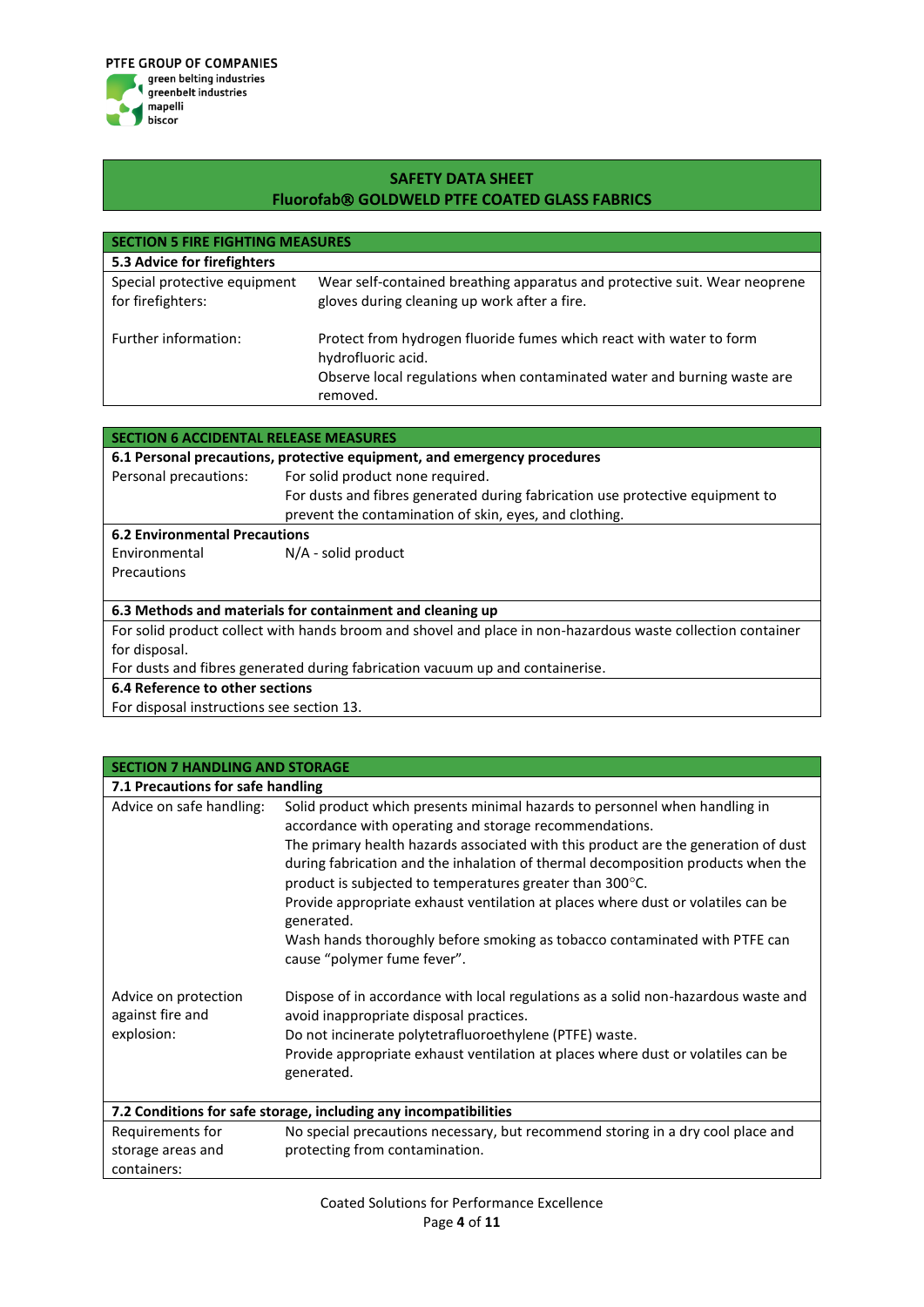

| Advice on common<br>storage: | No special restrictions on storage with other products. Keep away from tobacco<br>products. |
|------------------------------|---------------------------------------------------------------------------------------------|
| Storage temperature:         | No special restrictions.                                                                    |
| Other data:                  | Do not store in direct sunlight or in conditions of high humidity.                          |

#### **SECTION 8 EXPOSURE CONTROLS / PERSONAL PROTECTION**

| <b>8.1 Control Parameters</b>                                                                                                                                                                                      |                                                                                                                                                                                                                                                                                                       |                      |                                                                                                                                              |                                                                                                                                      |                                                                                          |
|--------------------------------------------------------------------------------------------------------------------------------------------------------------------------------------------------------------------|-------------------------------------------------------------------------------------------------------------------------------------------------------------------------------------------------------------------------------------------------------------------------------------------------------|----------------------|----------------------------------------------------------------------------------------------------------------------------------------------|--------------------------------------------------------------------------------------------------------------------------------------|------------------------------------------------------------------------------------------|
| In situations in confined spaces where                                                                                                                                                                             |                                                                                                                                                                                                                                                                                                       | perfluoroisobutylene | <b>TLV</b><br><b>TWA</b><br>10ppb                                                                                                            | <b>TLV</b><br><b>STEL</b>                                                                                                            | <b>IDLH</b><br>(NIOSH)                                                                   |
| the temperature of the polymer exceeds                                                                                                                                                                             |                                                                                                                                                                                                                                                                                                       | carbonyl fluoride    | 2ppm TWA                                                                                                                                     | 5ppm                                                                                                                                 |                                                                                          |
| 500°F (260°C), thermal degradation<br>products may be produced. Exposure<br>limits for these products, which include<br>perfluoroisobutylene, carbonyl fluoride<br>and hydrogen fluoride, must not be<br>exceeded. |                                                                                                                                                                                                                                                                                                       | hydrogen fluoride    | $0.5$ ppm                                                                                                                                    | 2ppm<br>ceiling                                                                                                                      | 30ppm                                                                                    |
| In situations where high levels of<br>airborne dust/glassfibres are present<br>specified exposure limits must not be<br>exceeded.                                                                                  |                                                                                                                                                                                                                                                                                                       |                      | OSHA-PEL<br>$5mg/m3$ –<br>nuisance<br>dust PEL<br>(respirable<br>dust<br>fraction)<br>$15mg/m^3 - 8$<br>hour TWA<br>(total dust<br>fraction) | ACGIH-TLV<br>5mg/m <sup>3</sup><br>- 8 hour<br><b>TWA</b><br>(inhalable)<br>1 fiber/ $cm3$<br>- 8 hour<br><b>TWA</b><br>(respirable) | Other<br>$3 \times 10^6$<br>fibers/m <sup>3</sup><br>$-10$ hour<br><b>TWA</b><br>(NIOSH) |
| <b>8.2 Exposure Controls</b>                                                                                                                                                                                       |                                                                                                                                                                                                                                                                                                       |                      |                                                                                                                                              |                                                                                                                                      |                                                                                          |
| <b>Engineering measures:</b>                                                                                                                                                                                       | If cutting, sawing or sanding of the product is necessary, to maintain exposures<br>below recommended limits, a properly designed dust collection system is<br>recommended at the operation source. Adequate ventilation must be provided<br>when working with the product at elevated temperatures.  |                      |                                                                                                                                              |                                                                                                                                      |                                                                                          |
| Eye protection:                                                                                                                                                                                                    | Throughout basic product handling processes, and whenever handling materials<br>containing fiberglass, safety glasses, goggles or face shields should be worn.                                                                                                                                        |                      |                                                                                                                                              |                                                                                                                                      |                                                                                          |
| Hand protection:                                                                                                                                                                                                   | Throughout basic product handling processes, leather or synthetic fibre gloves are<br>recommended to minimize cuts and abrasions.                                                                                                                                                                     |                      |                                                                                                                                              |                                                                                                                                      |                                                                                          |
| Skin and body<br>protection:                                                                                                                                                                                       | The wearing of a loose fitting long sleeved shirt that covers to the base of the neck<br>and long trousers is recommended to minimise exposure to fiberglass. Skin<br>irritation from exposure to fiberglass is known to occur mostly at pressure points<br>such as around the neck, wrist and waist. |                      |                                                                                                                                              |                                                                                                                                      |                                                                                          |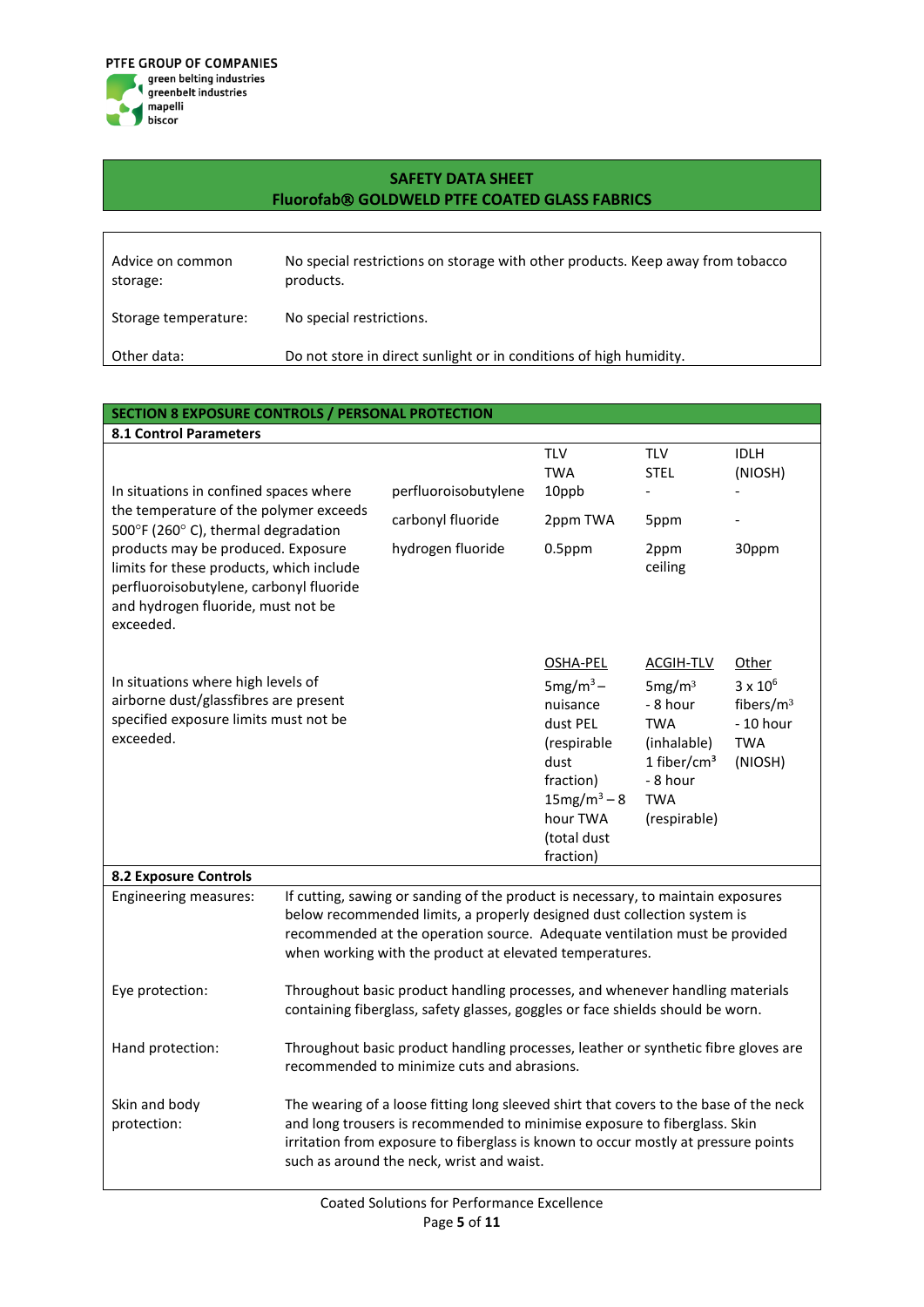

| <b>SAFETY DATA SHEET</b>                             |                                                                                                                                                                                                                                                                                                                                                                                                                                                                                                                                                                                                                                                                                                                                                                                                                                                                                                                                                                      |  |  |  |  |  |
|------------------------------------------------------|----------------------------------------------------------------------------------------------------------------------------------------------------------------------------------------------------------------------------------------------------------------------------------------------------------------------------------------------------------------------------------------------------------------------------------------------------------------------------------------------------------------------------------------------------------------------------------------------------------------------------------------------------------------------------------------------------------------------------------------------------------------------------------------------------------------------------------------------------------------------------------------------------------------------------------------------------------------------|--|--|--|--|--|
| <b>Fluorofab® GOLDWELD PTFE COATED GLASS FABRICS</b> |                                                                                                                                                                                                                                                                                                                                                                                                                                                                                                                                                                                                                                                                                                                                                                                                                                                                                                                                                                      |  |  |  |  |  |
|                                                      |                                                                                                                                                                                                                                                                                                                                                                                                                                                                                                                                                                                                                                                                                                                                                                                                                                                                                                                                                                      |  |  |  |  |  |
| Hygiene measures:                                    | Handle in accordance with good industrial hygiene and safety practices.<br>Wash hands immediately after handling the product and do not contaminate<br>tobacco products.                                                                                                                                                                                                                                                                                                                                                                                                                                                                                                                                                                                                                                                                                                                                                                                             |  |  |  |  |  |
|                                                      | Be careful not to rub or scratch areas irritated from fiberglass exposure, as fibres<br>may be forced into the skin. Wash off any fiberglass in contact with the skin, and<br>consider the use of barrier creams which can minimise irritation.                                                                                                                                                                                                                                                                                                                                                                                                                                                                                                                                                                                                                                                                                                                      |  |  |  |  |  |
|                                                      | Always use vacuum equipment to remove fibres and dust from clothing and never<br>use compressed air.                                                                                                                                                                                                                                                                                                                                                                                                                                                                                                                                                                                                                                                                                                                                                                                                                                                                 |  |  |  |  |  |
|                                                      | Contaminated clothes should always be washed separately.                                                                                                                                                                                                                                                                                                                                                                                                                                                                                                                                                                                                                                                                                                                                                                                                                                                                                                             |  |  |  |  |  |
| Respiratory protection:                              | Not required for normal use of the product.<br>In situations where high levels of airborne dust/glassfibres are present and which<br>exceed permissible exposure limits, or irritation occurs, then a correctly fitting<br>NIOSH/MHSA approved disposable dust respirator should be used.<br>In situations in confined spaces where the temperature of the polymer exceeds<br>500°F (260°C), an air supplied respirator should be used.<br>In situations where high levels of airborne dust/glassfibres or fume, use industrial<br>hygiene monitoring to ensure that TLV or PEL values are not exceeded.<br>Excessive exposure to thermal degradation products could result in delayed<br>pulmonary edema and in some cases, and on very high exposure damage to the<br>liver and kidneys. These substances may include perfluoroisobutylene (TLV =<br>10ppb), carbonyl fluoride (TLV = 2ppm TWA, 5ppm STEL), hydrogen fluoride (TLV =<br>2ppm ceiling, 0.5ppm TWA). |  |  |  |  |  |

| <b>SECTION 9 PHYSICAL AND CHEMICAL PROPERTIES</b> |                                                           |                                                    |               |  |  |  |
|---------------------------------------------------|-----------------------------------------------------------|----------------------------------------------------|---------------|--|--|--|
|                                                   | 9.1 Information on basic physical and chemical properties |                                                    |               |  |  |  |
| Appearance:                                       | Gold colour, various                                      | Upper/lower flammability or                        | N/A           |  |  |  |
|                                                   | thicknesses                                               | explosive limits:                                  |               |  |  |  |
| <b>Physical state:</b>                            | Solid                                                     | Vapour pressure:                                   | N/A           |  |  |  |
| Odour:                                            | Odourless                                                 | Vapour density:                                    | N/A           |  |  |  |
| <b>Odour threshold:</b>                           | N/A                                                       | <b>Relative density:</b>                           | N/D           |  |  |  |
| pH:                                               | N/A                                                       | Solubility(ies):                                   | Insoluble     |  |  |  |
| <b>Melting point/freezing</b><br>point:           | N/A                                                       | <b>Partition coefficient: n-</b><br>octanol/water: | N/A           |  |  |  |
| Initial boiling point and<br>boiling range:       | N/A                                                       | Auto-ignition temperature:                         | N/A           |  |  |  |
| Flash point:                                      | N/A                                                       | <b>Decomposition temperature:</b>                  | 572°F (300°C) |  |  |  |
| <b>Evaporation rate:</b>                          | N/A                                                       | Viscosity:                                         | N/A           |  |  |  |
| Flammability (solid, gas):                        | N/D                                                       |                                                    |               |  |  |  |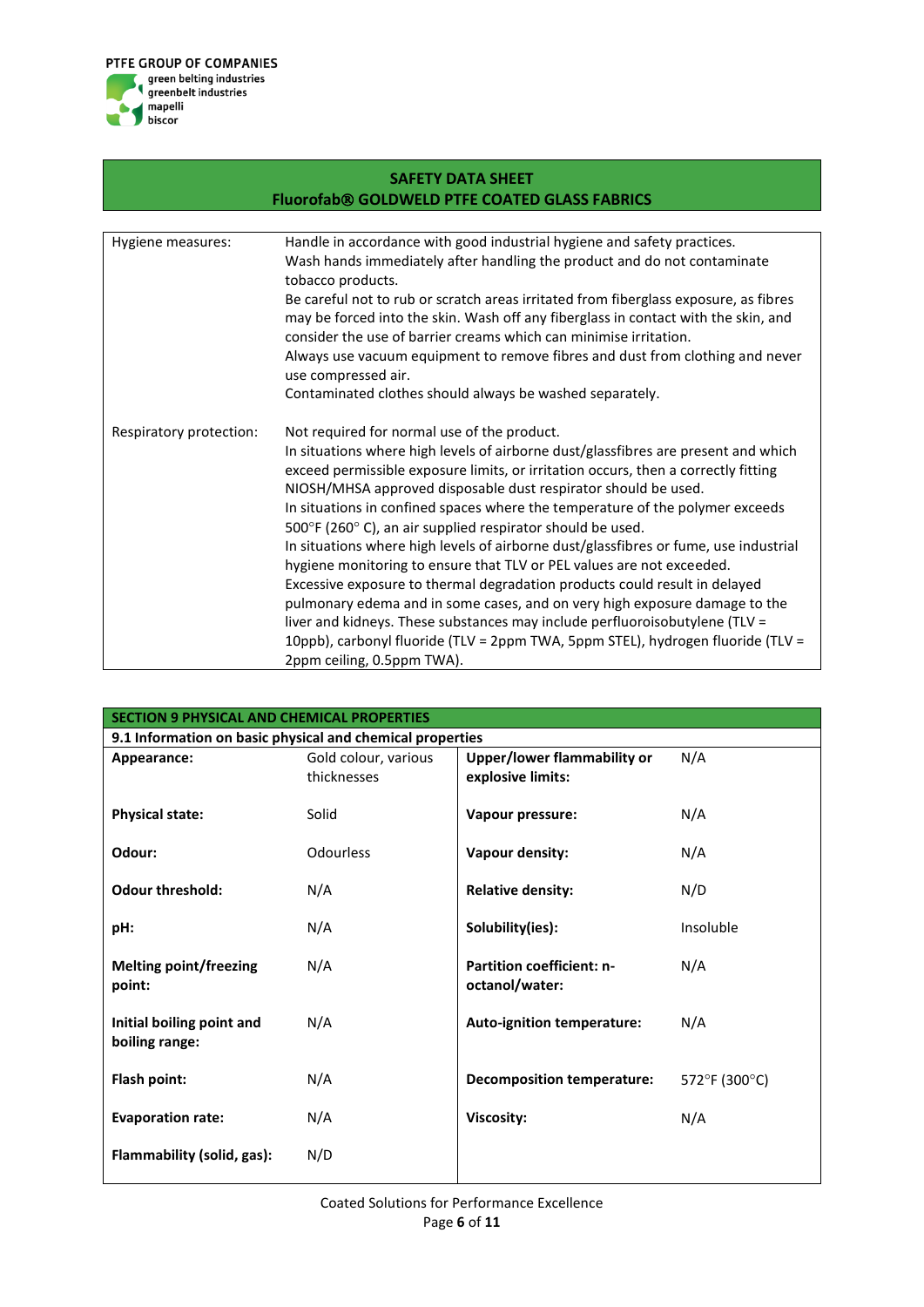

| <b>SECTION 10 STABILITY AND REACTIVITY</b> |                                                                                                                                                                                        |
|--------------------------------------------|----------------------------------------------------------------------------------------------------------------------------------------------------------------------------------------|
| <b>10.1 Reactivity:</b>                    | Stable at normal ambient temperature and pressure                                                                                                                                      |
| 10.2 Chemical stability:                   | Product is chemically stable                                                                                                                                                           |
| 10.3 Possible hazardous reactions:         | Stable under recommended storage conditions                                                                                                                                            |
| 10.4 Conditions to avoid:                  | Avoid heating for prolonged periods above the recommended<br>upper usage limit                                                                                                         |
| 10.5 Incompatible materials:               | Alkali metals, Strong oxidizing agents, Halogenated compounds                                                                                                                          |
| 10.6 Hazardous decomposition products:     | May include:<br>Fluorinated hydrocarbons, Carbonyl fluoride, Hydrogen fluoride,<br>carbon oxides, perfluoroisobutylene, tetrafluoroethylene,<br>hexafluoropropylene, trifluoromethane. |

| <b>SECTION 11 TOXICOLOGICAL INFORMATION</b> |                                                   |                                                                              |  |
|---------------------------------------------|---------------------------------------------------|------------------------------------------------------------------------------|--|
| 11.1 Information on toxicological effects   |                                                   |                                                                              |  |
| Acute oral toxicity                         | Polytetrafluoroethylene                           | <b>Proprietary Additives</b>                                                 |  |
|                                             | LD50 / rat : > 11,280 mg/kg                       | no data available                                                            |  |
| Skin irritation                             | May cause skin irritation in susceptible persons. |                                                                              |  |
|                                             | Polytetrafluoroethylene                           | Polytetrafluoroethylene                                                      |  |
|                                             | Human                                             | Rabbit                                                                       |  |
|                                             | Classification: Not classified as                 | Classification: Not classified as irritant                                   |  |
|                                             | irritant                                          | Result: No skin irritation                                                   |  |
|                                             | Result: No skin irritation                        |                                                                              |  |
|                                             | <b>Proprietary Additives</b>                      | <b>Proprietary Additives</b>                                                 |  |
|                                             | no data available                                 | no data available                                                            |  |
| Eye irritation                              | Polytetrafluoroethylene                           | <b>Proprietary Additives</b>                                                 |  |
|                                             | Mild eye irritation                               | no data available                                                            |  |
| Sensitisation                               | Polytetrafluoroethylene                           |                                                                              |  |
|                                             | Human                                             |                                                                              |  |
|                                             | Classification: Not a skin sensitizer.            |                                                                              |  |
|                                             | Result: Does not cause skin sensitization.        |                                                                              |  |
|                                             |                                                   | Patch test on human volunteers did not demonstrate sensitization properties. |  |
|                                             | <b>Proprietary Additives</b>                      |                                                                              |  |
|                                             | no data available                                 |                                                                              |  |
|                                             |                                                   |                                                                              |  |
|                                             |                                                   |                                                                              |  |
|                                             |                                                   |                                                                              |  |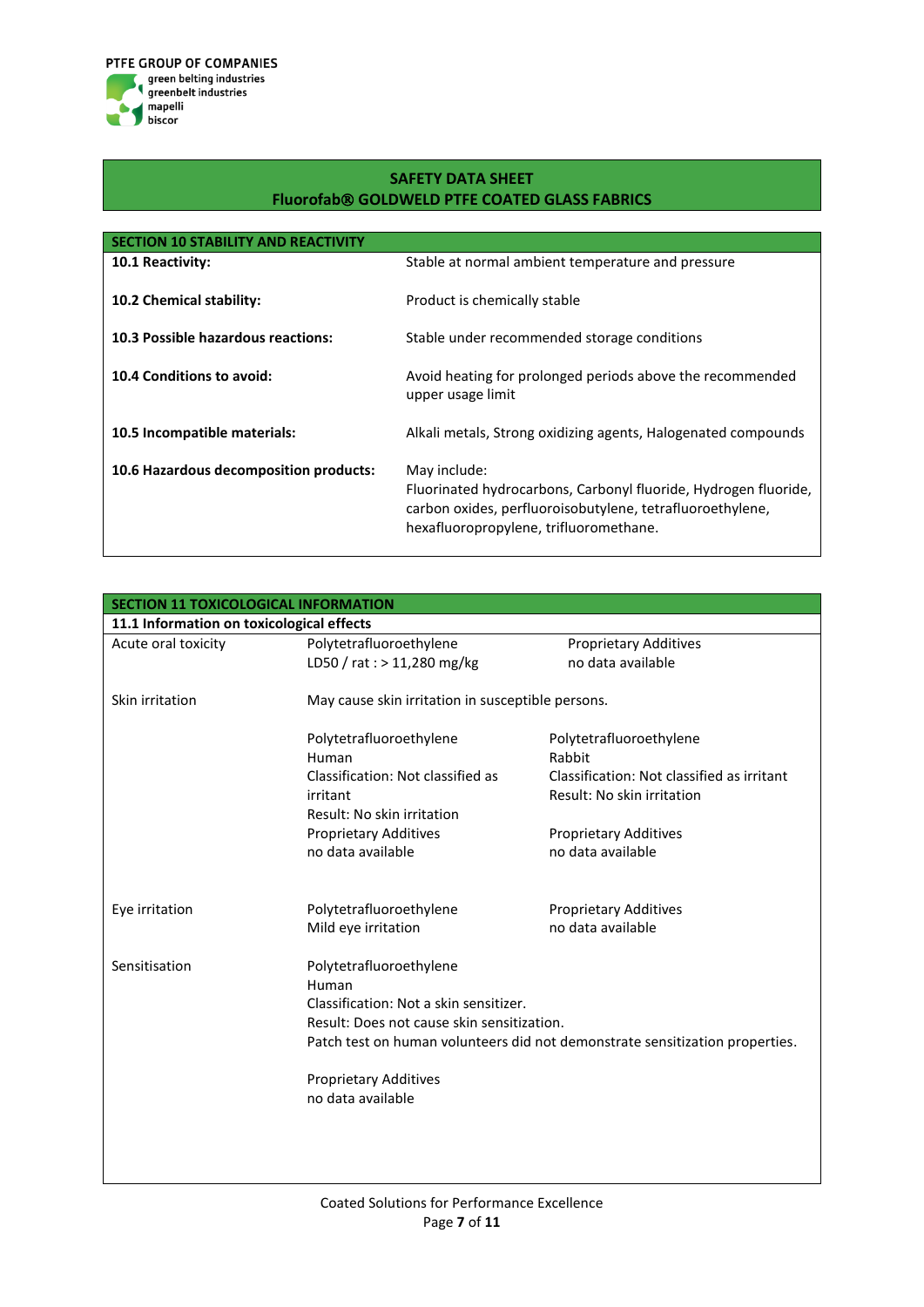

| <b>SAFETY DATA SHEET</b><br><b>Fluorofab® GOLDWELD PTFE COATED GLASS FABRICS</b> |                                                                                                 |                                                                               |  |
|----------------------------------------------------------------------------------|-------------------------------------------------------------------------------------------------|-------------------------------------------------------------------------------|--|
|                                                                                  |                                                                                                 |                                                                               |  |
| Repeated dose toxicity                                                           | Polytetrafluoroethylene Oral - feed rat - no toxicologically significant effects<br>were found. |                                                                               |  |
|                                                                                  | Proprietary Additives -no data available                                                        |                                                                               |  |
| Mutagenicity assessment                                                          | Polytetrafluoroethylene<br>Proprietary Additives - no data available                            | Tests on bacterial or mammalian cell cultures did not show mutagenic effects. |  |
| Carcinogenicity assessment                                                       | Polytetrafluoroethylene<br>Not classifiable as a human<br>carcinogen                            | <b>Proprietary Additives</b><br>Not classifiable as a human carcinogen        |  |
| Toxicity to reproduction<br>assessment                                           | Polytetrafluoroethylene and Proprietary Additives<br>No data available                          |                                                                               |  |
| STOT-Single exposure                                                             | No data available                                                                               |                                                                               |  |
| STOT-Repeated exposure                                                           | No data available                                                                               |                                                                               |  |
| Aspiration hazard                                                                | Not applicable                                                                                  |                                                                               |  |

| ON 12 ECOLOGICAL INFORMATION                                                                                                                                                                                          |                                                                                                                                                                       |
|-----------------------------------------------------------------------------------------------------------------------------------------------------------------------------------------------------------------------|-----------------------------------------------------------------------------------------------------------------------------------------------------------------------|
| 12.1 Toxicity                                                                                                                                                                                                         | Toxicity to fish (Polytetrafluoroethylene) - the substance is a<br>polymer and is not expected to produce toxic effects.<br>Proprietary Additives - no data available |
| 12.2 Persistence and degradability<br>12.3 Bio-accumulative potential<br>12.4 Mobility in soil<br>12.5. Results of PBT and vPvB assessment<br>12.6. Other adverse effects<br><b>Additional ecological information</b> | no data available<br>no data available<br>no data available<br>no data available<br>no data is available on the product itself.                                       |

|         | <b>SECTION 13 DISPOSAL CONSIDERATIONS</b>                                                                                                                                                                                                    |
|---------|----------------------------------------------------------------------------------------------------------------------------------------------------------------------------------------------------------------------------------------------|
|         | 13.1 Waste treatment methods                                                                                                                                                                                                                 |
| Product | Where possible recycling is preferred to disposal or incineration. Dispose of in accordance<br>with local regulations. Incinerate only if incinerator is capable of scrubbing out hydrogen<br>fluoride and other acidic combustion products. |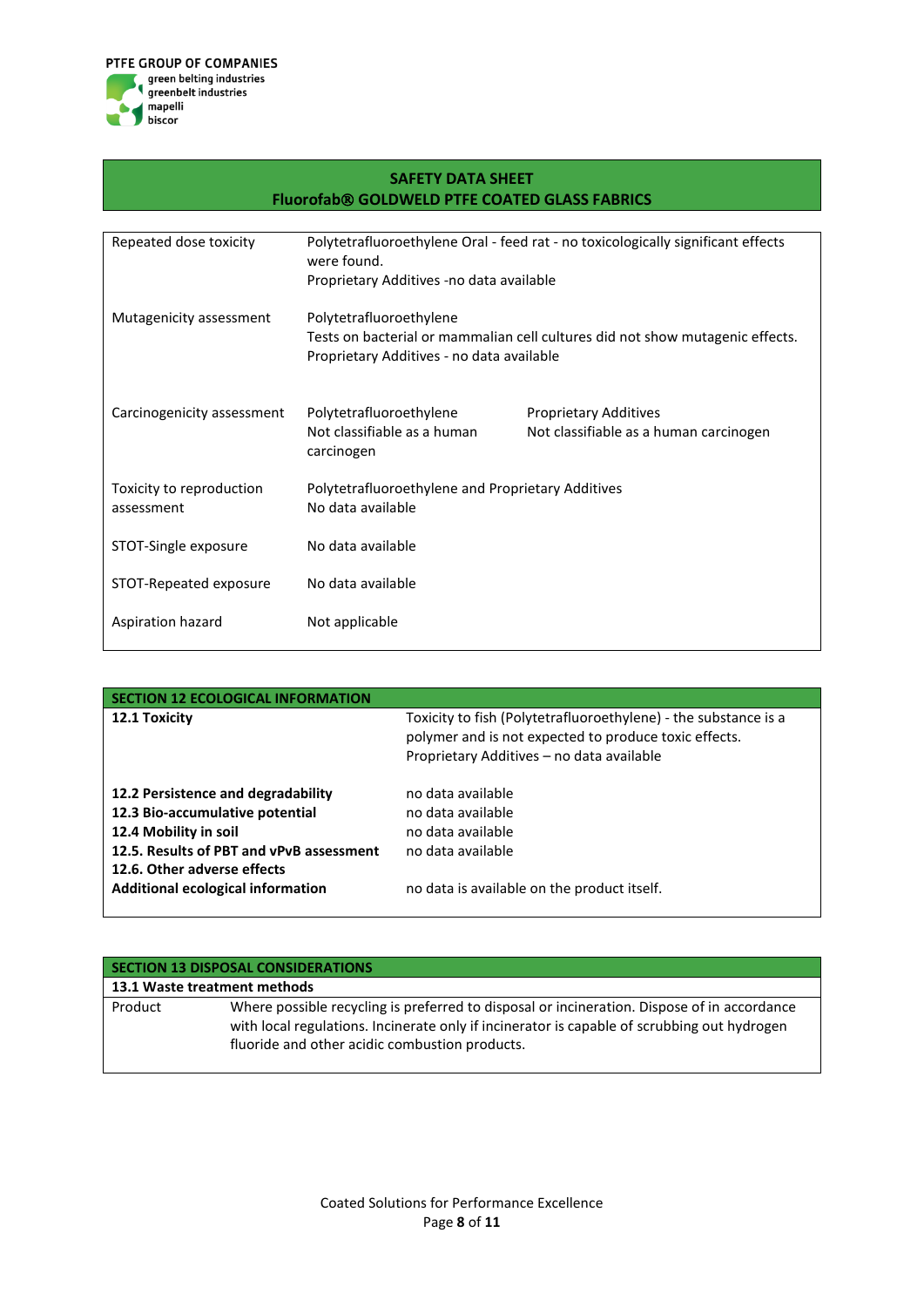

| <b>SECTION 14 TRANSPORT INFORMATION</b>                                              |                  |                                                          |                                         |                      |                                 |
|--------------------------------------------------------------------------------------|------------------|----------------------------------------------------------|-----------------------------------------|----------------------|---------------------------------|
|                                                                                      | 14.1             | 14.2                                                     | 14.3                                    | 14.4                 | 14.5                            |
|                                                                                      | <b>UN Number</b> | Proper<br><b>Shipping Name</b>                           | <b>Transport</b><br>Hazard<br>Class(es) | <b>Packing Group</b> | Environmental<br><b>Hazards</b> |
| DOT                                                                                  | Not Applicable   | Not Applicable                                           | Not Applicable                          | Not Applicable       | None                            |
| <b>ADR</b>                                                                           | Not Applicable   | Not Applicable                                           | Not Applicable                          | Not Applicable       | None                            |
| IATA/ICAO                                                                            | Not Applicable   | Not Applicable                                           | Not Applicable                          | Not Applicable       | None                            |
| IMO/IMDG                                                                             | Not Applicable   | Not Applicable                                           | Not Applicable                          | Not Applicable       | None                            |
| 14.6 Special precautions for user:                                                   |                  | Not classified as dangerous in the meaning of transport. |                                         |                      |                                 |
| 14.7 Transport in bulk according<br>to Annex II of MARPOL 73/78 and<br>the IBC code: |                  | Not applicable                                           |                                         |                      |                                 |

| <b>SECTION 15 REGULATORY INFORMATION</b>                                                            |                                                                                |  |  |
|-----------------------------------------------------------------------------------------------------|--------------------------------------------------------------------------------|--|--|
| 15.1 Safety, health and environmental regulations/legislation specific for the substance or mixture |                                                                                |  |  |
| <b>USA</b>                                                                                          |                                                                                |  |  |
| <b>TSCA Status:</b>                                                                                 | All ingredients in the product are listed in the TSCA inventory                |  |  |
|                                                                                                     |                                                                                |  |  |
| <b>SARA Title III</b>                                                                               |                                                                                |  |  |
| Sec. 303/304:                                                                                       | None                                                                           |  |  |
| Sec. 311/312:                                                                                       | Not applicable                                                                 |  |  |
| Sec 313:                                                                                            | Not applicable                                                                 |  |  |
|                                                                                                     |                                                                                |  |  |
| <b>CERCLA RQ:</b>                                                                                   | Not applicable                                                                 |  |  |
|                                                                                                     |                                                                                |  |  |
| <b>California Prop 65:</b>                                                                          | This product does not contain chemicals known to the State of California to    |  |  |
|                                                                                                     | cause cancer of the reproductive system.                                       |  |  |
| <b>State Right-to-Know Lists:</b>                                                                   | Massachusetts, New Jersey, Pennsylvania: This product does not contain any     |  |  |
|                                                                                                     | chemicals listed for state right to know purposes.                             |  |  |
|                                                                                                     |                                                                                |  |  |
|                                                                                                     |                                                                                |  |  |
| Canada                                                                                              | This product has been classified in accordance with the hazard criteria of the |  |  |
|                                                                                                     | Controlled Products Regulations and the SDS contains all the information       |  |  |
|                                                                                                     | required by the Controlled Products Regulations.                               |  |  |
|                                                                                                     |                                                                                |  |  |
|                                                                                                     |                                                                                |  |  |
|                                                                                                     |                                                                                |  |  |
| <b>WHMIS Classification:</b>                                                                        | Not controlled                                                                 |  |  |
| (for workplace exposures)                                                                           |                                                                                |  |  |
|                                                                                                     |                                                                                |  |  |
|                                                                                                     |                                                                                |  |  |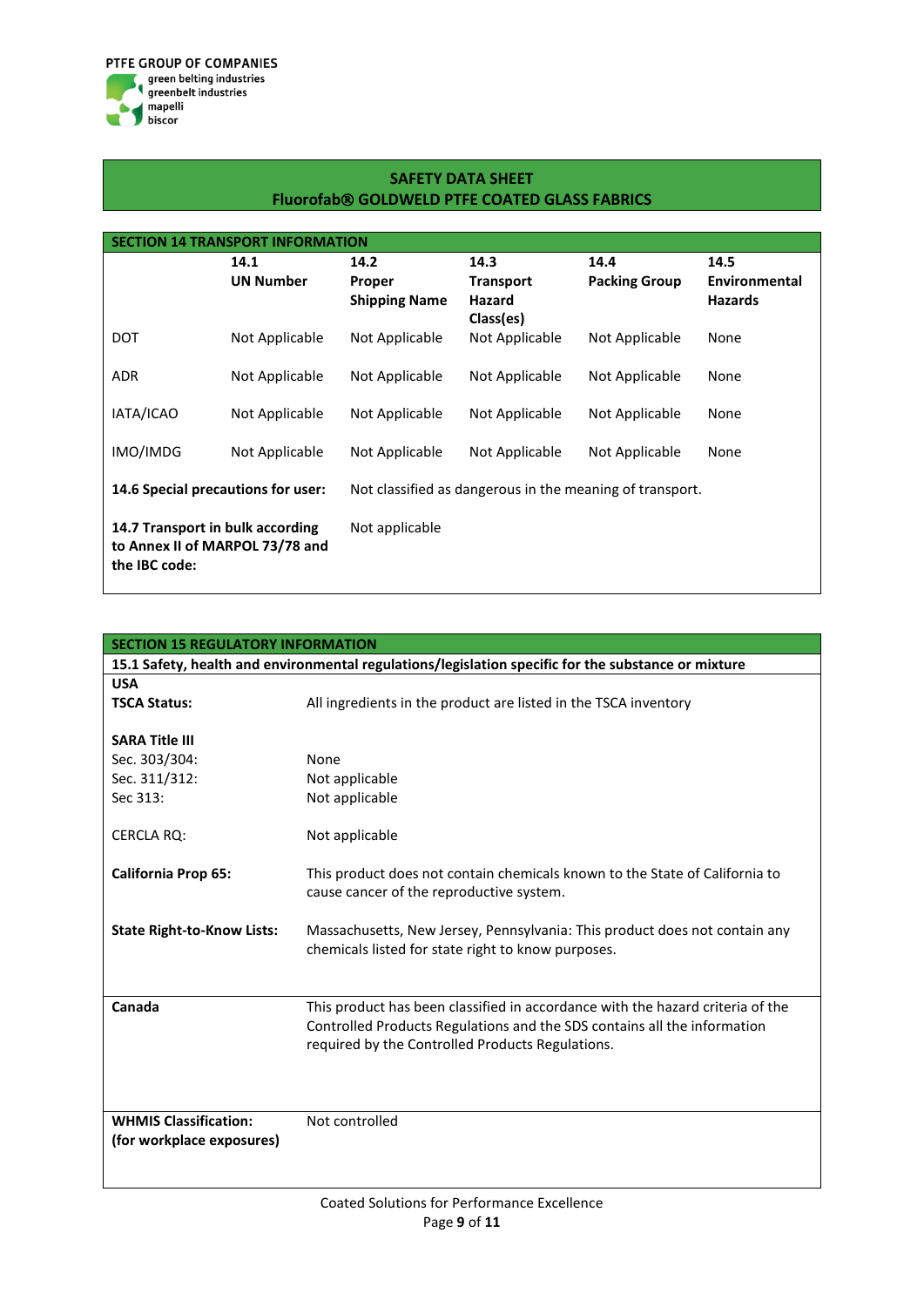

| <b>New Substance</b>                   | All ingredients in this product are listed, as required, on Canada's Domestic |
|----------------------------------------|-------------------------------------------------------------------------------|
| <b>Notification Regulations:</b>       | Substances List (DSL).                                                        |
| <b>NPRI Substances:</b>                | Not applicable.                                                               |
|                                        |                                                                               |
| <b>EC Classification for the</b>       |                                                                               |
| Substance/Preparation                  |                                                                               |
| Symbol:                                | This product is not classified as dangerous according to Directive 1999/45/EC |
|                                        | and its amendments.                                                           |
|                                        |                                                                               |
| German Water Hazard                    | German Water Hazard Class WGK nwg. Non-water polluting substance.             |
| <b>Class</b>                           |                                                                               |
|                                        |                                                                               |
| <b>Other regulations:</b>              | Take note of Directive 98/24/EC on the protection of the health and safety of |
|                                        | workers from the risks related to chemical agents at work.                    |
|                                        |                                                                               |
| <b>15.2 Chemical Safety Assessment</b> |                                                                               |
| No data available                      |                                                                               |

| <b>SECTION 16 OTHER INFORMATION</b>            |                     |                                                                          |                                                                                                     |
|------------------------------------------------|---------------------|--------------------------------------------------------------------------|-----------------------------------------------------------------------------------------------------|
| Text of R-phrases referred to in Section 3:    |                     |                                                                          | N/A                                                                                                 |
|                                                |                     |                                                                          |                                                                                                     |
| Text of H-Statements referred to in section 3: |                     |                                                                          | N/A                                                                                                 |
| <b>Preparation Information:</b>                |                     |                                                                          |                                                                                                     |
| Prepared by:                                   |                     |                                                                          | Green Belting Industries Limited                                                                    |
|                                                |                     |                                                                          | www.greenbelting.com                                                                                |
|                                                |                     |                                                                          |                                                                                                     |
| <b>Revision Date:</b>                          |                     |                                                                          | 7 December 2013                                                                                     |
|                                                |                     |                                                                          |                                                                                                     |
| <b>Revision Summary:</b>                       |                     |                                                                          | Review of regulatory, hazard classification, exposure and<br>toxicology data. No revisions to date. |
| <b>Abbreviations and acronyms:</b>             |                     |                                                                          |                                                                                                     |
| <b>Section</b>                                 | <b>Abbreviation</b> | <b>Description</b>                                                       |                                                                                                     |
| 2                                              | <b>CFR</b>          | <b>Code of Federal Regulations</b>                                       |                                                                                                     |
| 3                                              | CAS                 | <b>Chemical Abstracts Services</b>                                       |                                                                                                     |
| 3                                              | <b>OSHA</b>         | Occupational Safety and Health Administration USA                        |                                                                                                     |
| 3                                              | <b>ACGIH</b>        | American Conference of Governmental Industrial Hygienists                |                                                                                                     |
| 3                                              | PEL                 | Permissible Exposure Limit                                               |                                                                                                     |
| 3                                              | <b>TLV</b>          | <b>Threshold Limit Value</b>                                             |                                                                                                     |
| 3                                              | <b>SVHC</b>         | Substances of Very High Concern                                          |                                                                                                     |
| 8                                              | <b>TWA</b>          | Time Weighted Average                                                    |                                                                                                     |
| 8                                              | <b>STEL</b>         | Short-Term Exposure Limit                                                |                                                                                                     |
| 8                                              | <b>IDLH</b>         | Immediately Dangerous to Life or Health (NIOSH)                          |                                                                                                     |
| 8                                              | <b>NIOSH</b>        | National Institute for Occupational Safety and Health                    |                                                                                                     |
| 8                                              | ppm                 | Parts per Million                                                        |                                                                                                     |
| 8                                              | ppb                 | Parts per Billion                                                        |                                                                                                     |
| 11                                             | $LD_{50}$           | Lethal Dose, 50%" or median lethal dose (amount of substance required by |                                                                                                     |
|                                                |                     |                                                                          | body weight to kill 50% of the test population                                                      |

Coated Solutions for Performance Excellence Page **10** of **11**